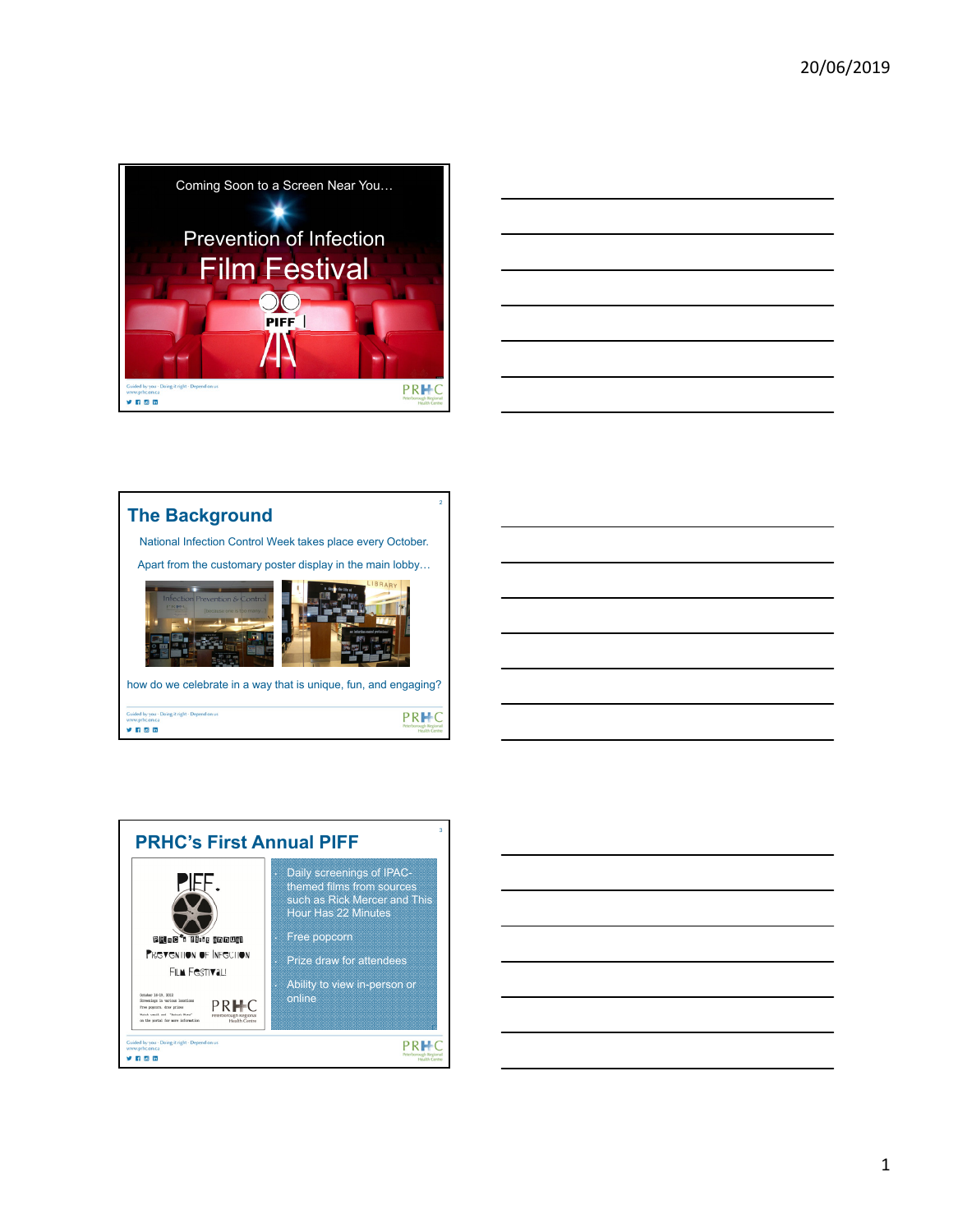



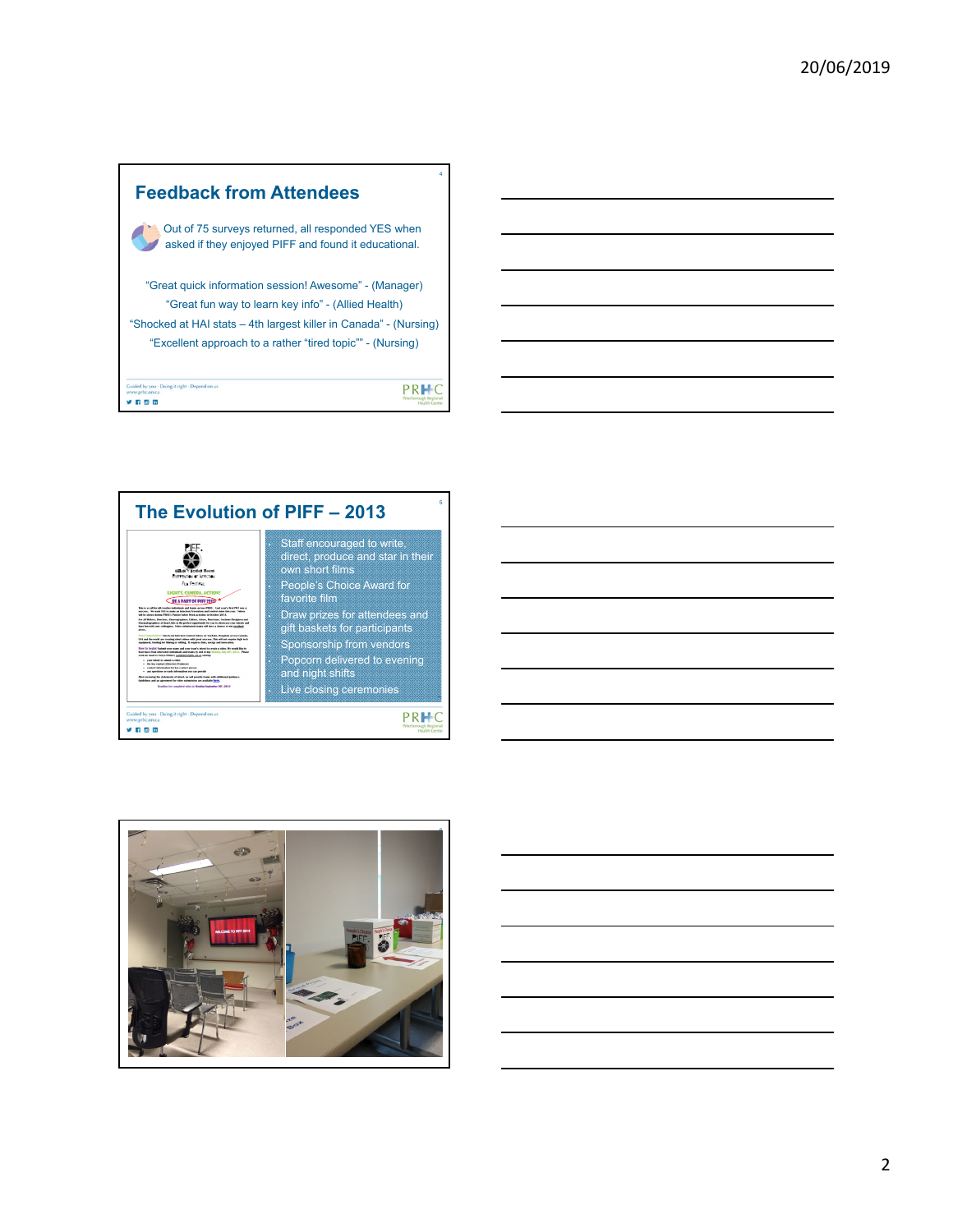

|                                                                                                                                                                                                                               | <u> 1989 - Johann Barn, amerikan bernama di sebagai bernama di sebagai bernama di sebagai bernama di sebagai bern</u> |
|-------------------------------------------------------------------------------------------------------------------------------------------------------------------------------------------------------------------------------|-----------------------------------------------------------------------------------------------------------------------|
|                                                                                                                                                                                                                               |                                                                                                                       |
|                                                                                                                                                                                                                               |                                                                                                                       |
| the control of the control of the control of the control of the control of the control of the control of the control of the control of the control of the control of the control of the control of the control of the control |                                                                                                                       |
|                                                                                                                                                                                                                               |                                                                                                                       |
|                                                                                                                                                                                                                               |                                                                                                                       |
|                                                                                                                                                                                                                               |                                                                                                                       |
|                                                                                                                                                                                                                               |                                                                                                                       |
|                                                                                                                                                                                                                               |                                                                                                                       |
|                                                                                                                                                                                                                               |                                                                                                                       |
|                                                                                                                                                                                                                               |                                                                                                                       |
|                                                                                                                                                                                                                               |                                                                                                                       |







3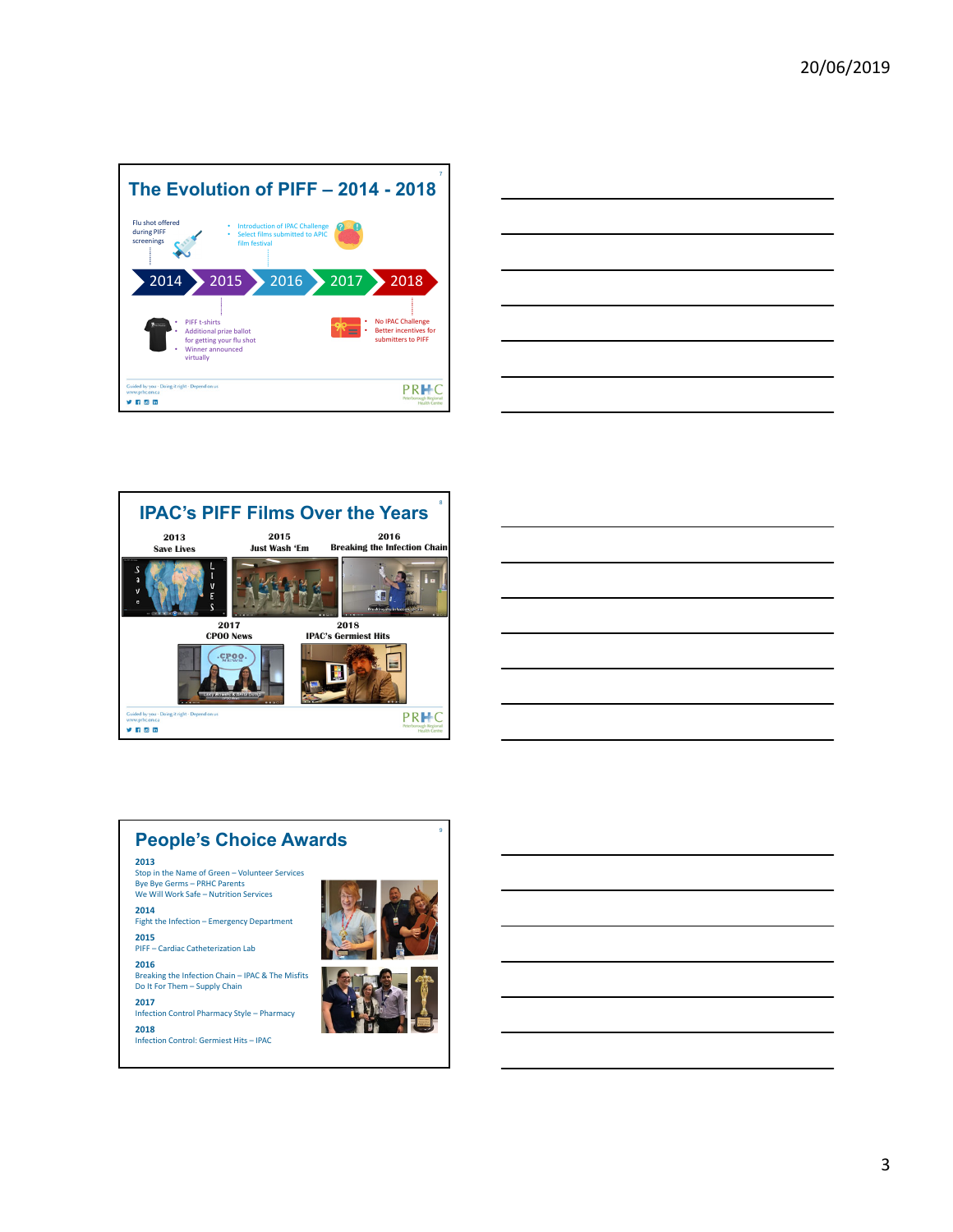## танатурналар **Tips for Organizers**  $\checkmark$  Have participants sign a Filming and Privacy Agreement and Media Consent Form  $\checkmark$  Involve off-hours staff by offering the videos and People's Choice ballots online and delivering popcorn to the units  $\checkmark$  Have the flu shot available during screenings  $\checkmark$  Consider setting a time limit for video submissions **THE REAL PROPERTY** (under 3 minutes)  $\checkmark$  Encourage participation by offering great incentives for submitters



10

11

поставительно проста

## **Tips for Submitters**

- $\checkmark$  Give yourself plenty of time for filming and editing.
- $\checkmark$  Keep it simple. No fancy software required!
- $\checkmark$  Don't rely heavily on dialogue. The screening<br>room can get noisy with people popping in and out.
- $\checkmark$  Include familiar faces. People love seeing their peers and patients in action. Children and pets are also crowd pleasers!
- $\checkmark$  Adhere to Youtube copyright music rules.
- $\checkmark$  Have fun with it!

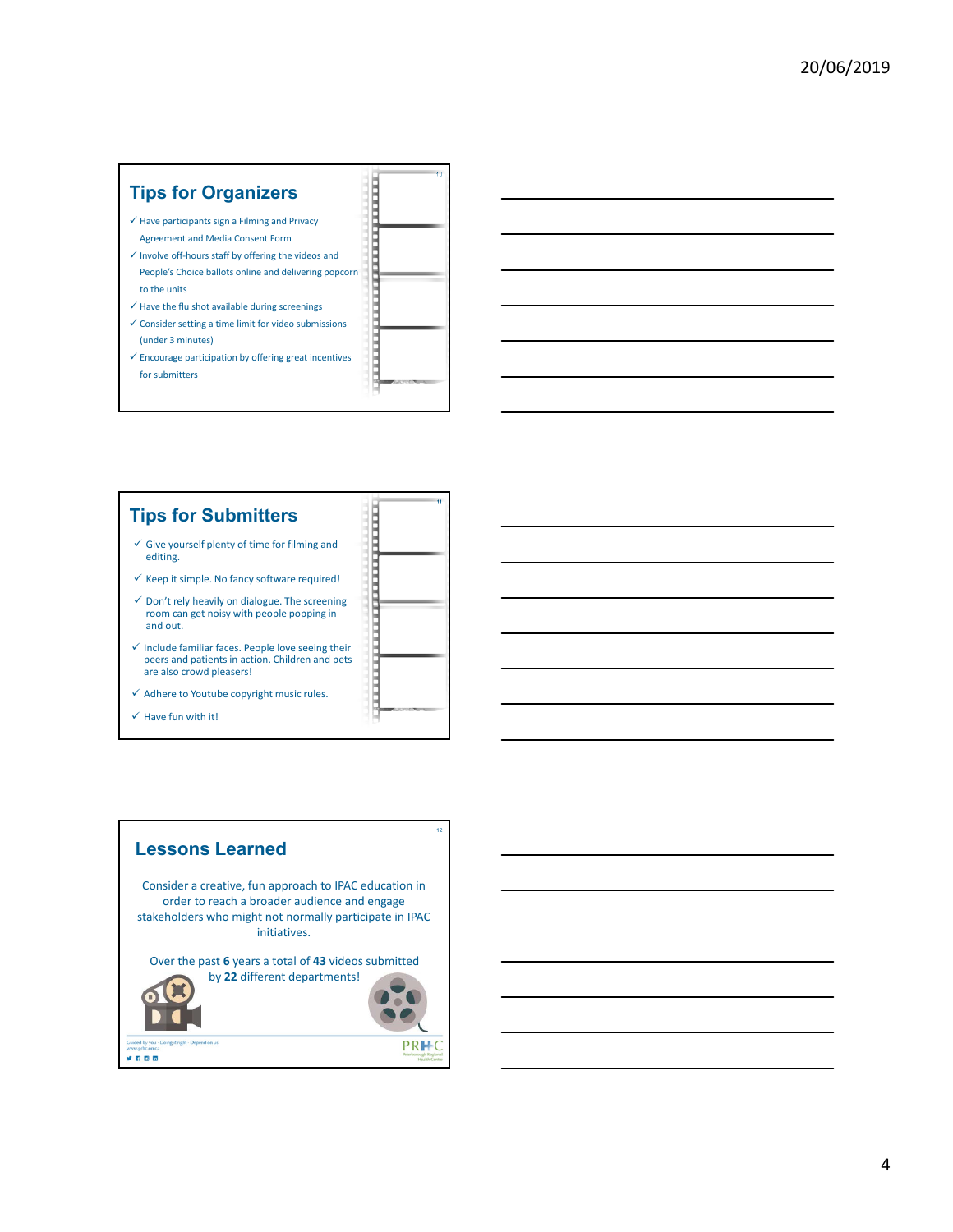## 13 **PIFF on YouTube** The full library of PIFF films can be found at the following url: https://www.youtube.com/channel/UC1xHdCoROdY5R7bNplHl0uA or by searching "PRHC Infection Control" on YouTube: **Open YouTube** > **Search "PRHC Infection Control"** > **Open the PRHC Infection Control page** > **Select "Playlists" to see a breakdown of videos by year.** Guided by you - Doing it right - Depend on us PRHC

**ynes**